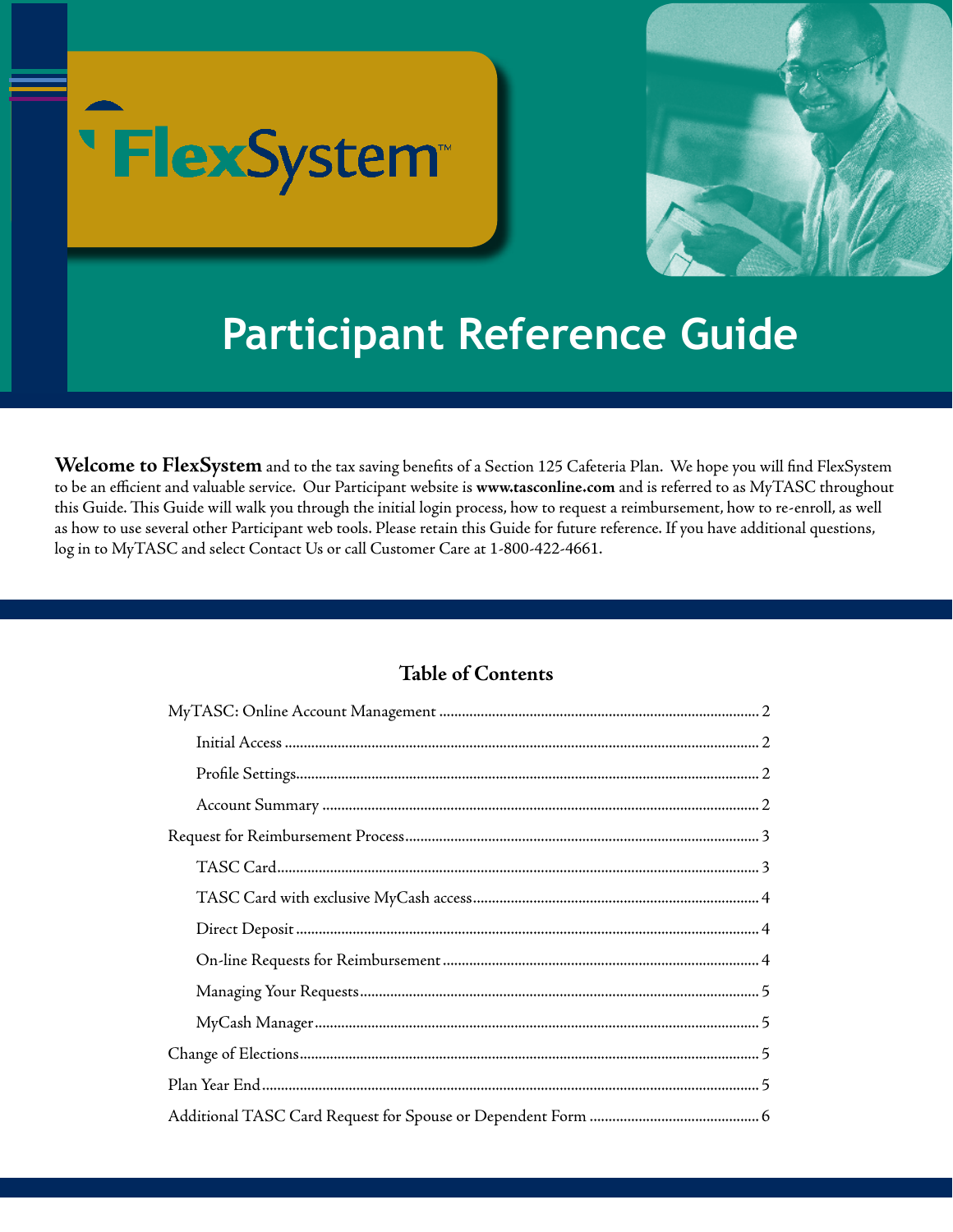

# **MyTASC: Online Account Management**

#### **Initial Access**

A valid e-mail is required to access MyTASC at www.tasconline.com. If you or your employer has provided an e-mail address upon your initial enrollment, you will receive an e-mail with a link that will take you into MyTASC. You will be asked to set your Password and once logged in, you may create your own Username. If you do not change your Username, it will remain as your 12-digit TASC ID, which you will find on your personalized Request for Reimbursement Form included with this Guide. (When entering your 12-digit TASC ID, you will need to enter the dashes.)

**MyTASC requires a valid e-mail address to authenticate your account. If you do not have an e-mail address, you will need to obtain one and call Customer Care at 1-800-422-4661 to have it entered in your Profile before accessing your account online.** *(Many e-mail hosting services are free, such as Gmail, Hotmail, Yahoo, etc.)*

#### **Profile Settings**

To access your profile settings, click on Profile from the Participant Manager page.

**Usernames** can be changed by clicking on Change next to the Username, enter your new Username and click Save. Usernames must be at least 10 characters and unique to our system. To avoid possible Username duplication, you may use your e-mail address for your new Username.

Participant Manager **C** GENERAL  $\rightarrow$  Profile Claims ConneX **ELEXSYSTEM**<br>SECTION 125 CAPETERIA PLAN Account Management Request for Reimbursement Wizard Download Reimbursement Request Form TASC Card Management

**Passwords** are changed by clicking on Change Password. An e-mail is sent to your e-mail address. Select the link in the e-mail and enter your new password. Passwords must be a minimum of eight characters and must contain at least one upper case letter, two lower case letters, and one number. Passwords will expire periodically.

**E-mail and Text Notification** services are available on MyTASC. Sign up to receive notifications concerning your account balances, reimbursement requests, and payments. Only benefit related e-mails specific to your account are e-mailed; no SPAM or other notifications are sent.

- 1. Enter your e-mail address and mobile number in the Profile page. (A valid e-mail address must be entered to receive text messages.) A message with a verification number will be sent to your e-mail address.
- 2. Enter the verification number in your Profile and select OK. The verification process must be completed to authenticate your settings.
- 3. Select from the Notifications listing how you want to be contacted (via e-mail or text message) for each option listed (check sent, direct deposit sent, MyCash deposit sent, Request For Reimbursement (RFR) Denied, RFR Received, Veriflex Received).

#### **Account Summary**

To view your current benefits and available funds, click on the Account Mangement link from the Participant Manager page. You will see a separate table for each benefit showing your available funds, annual election, total contributions, and total reimbursements. Also listed on this page is your period of eligibility, the last date reimbursement requests can be submitted (Runout Period End Date), and if applicable, the Grace Period End Date.

Select the Contributions tab to view individual contributions for your benefit elections. You may sort by one benefit or by all benefits with the Filter by Benefit drop down and select the Filter by Payroll Date to select one payroll. The Posted column indicates if contributions have been applied with a Yes or No.

Account balance information may also be retrieved via a text message. Enter your mobile number in your account profile and then send a text to 41411 with the message TASC BAL. Almost immediately, you will receive a text back with your current balance.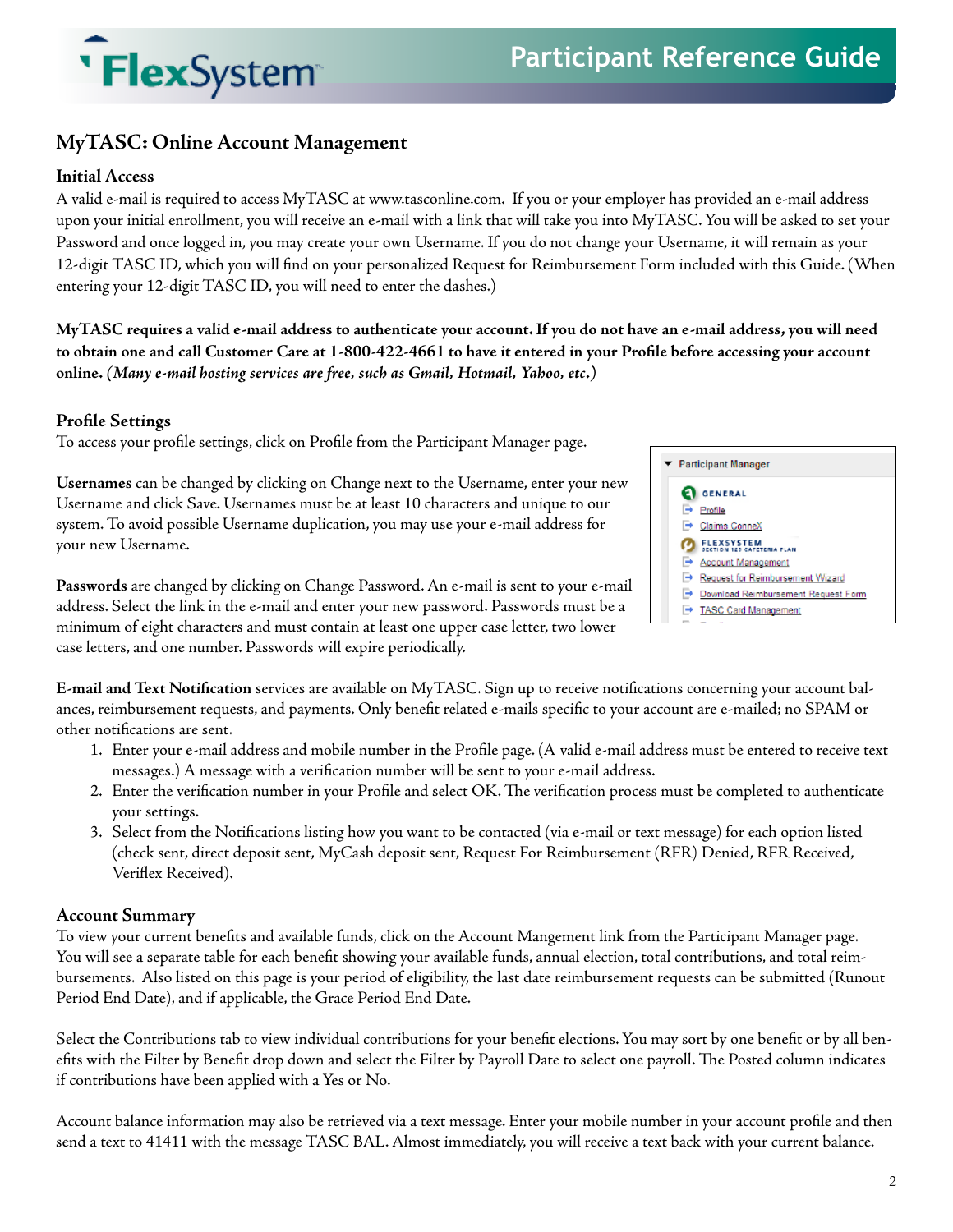# **Request for Reimbursement Process**

Along with this Guide, you received a personalized Request for Reimbursement Form. Additional forms may be downloaded from your Participant Manager page using the Download Reimbursement Request Form link. On the back of the Form are some valuable Reimbursement Tips (for faxed and mailed forms). For a fast, easy way to submit your requests, try our on-line Request for Reimbursement Wizard. From your Participant Manager page, simply select the Request for Reimbursement Wizard link and follow the instructions to enter your request.

Please note, if your employer has elected Claim ConneX and you are enrolled in Claim ConneX for your Medical Out-of-Pocket FlexSystem Plan, your medical insurance provider automatically submits the unpaid portions of your medical claims to TASC for processing. Those claims will be automatically reimbursed to you from your Medical Out-of-Pocket FlexSystem Plan. No action is required from you to receive reimbursement for those claims. In addition, if your employer's FlexSystem Plan has Reimbursement Ordering and you have a Medical Out-of-Pocket FlexSystem Plan and a DirectPay Plan, requests submitted via the on-line Request for Reimbursement Wizard or via your medical insurance provider (Claim ConneX feature) will automatically be routed to your Plan that reimburses first and then to the Plan that reimburses second for processing.

You may request reimbursement any time a qualified expense has been incurred. The service related to the expense needs only to have taken place; it need not be paid before requesting reimbursement. Only submit Requests for Reimbursements that are (a) for eligible expenses incurred during the applicable Plan Year, (b) for eligible Plan Participants, and (c) for expenses that have not been previously reimbursed under this or any other benefit plan or claimed as an income tax deduction. It is your responsibility to comply with these guidelines and to avoid submitting duplicate or ineligible Requests for Reimbursement.

Requests for reimbursement are processed daily. Once a request is reviewed and approved, a reimbursement is issued to your My-Cash account. For dependent care and non-employer sponsored insurance premium reimbursements, the account must contain sufficient funds for reimbursement. If there are insufficient funds in the account, reimbursement will be limited to that particular account's balance amount only. The outstanding balance of the request will remain as Pending until additional deposits are received, at which time an additional reimbursement will be initiated. Medical Out-of-Pocket expenses will be reimbursed up to your total Plan Year election less prior reimbursements.

All reimbursements are deposited in your MyCash account. You can access your MyCash funds in three ways: (1) swipe your TASC Card at any merchant that accepts Visa, (2) withdraw at an ATM using your TASC Card, or (3) transfer to a personal bank account. Click on the MyCash Manager link in MyTASC to view and manage your MyCash funds.

## **TASC Card**

Your employer may have elected the TASC Card feature for your Plan. The TASC Card is requested for Participants as soon as the enrollment is approved. The card is generated in the name of the Participant

and mailed directly to the Participant's home address along with the Cardholder Agreement. Activation instructions are provided with the card and Participants will need to activate the TASC card prior to their first use. Participants may visit www.tasccard. com/activate or may call Customer Care at 1-800-422-4661.



**MyBenefits.** The TASC Card looks like a typical debit card, but is used as a credit card for eligible medical, dependent daycare, or transportation expenses, based on the funds available in your benefits account. Rather than paying out-of-pocket and waiting to be reimbursed, the TASC Card allows you to pay for eligible expenses when the service is provided (or when an eligible product is purchased). Card purchases are limited to the Plan types elected, and also to merchants with an inventory information approval system (IIAS) in place to identify FSA-eligible purchases.

When using your TASC Card, the amount of the expense is automatically deducted from your Plan's balance and paid directly to the authorized provider. Please remember to save your receipts as you must retain records and documents that support and validate your TASC Card transactions. In some cases, you may be required to submit receipts and/or any other related documentation. If a business does not accept the TASC Card, submit a request online (at www.tasconline.com), or mail or fax your paper request to the address on your Request for Reimbursement Form.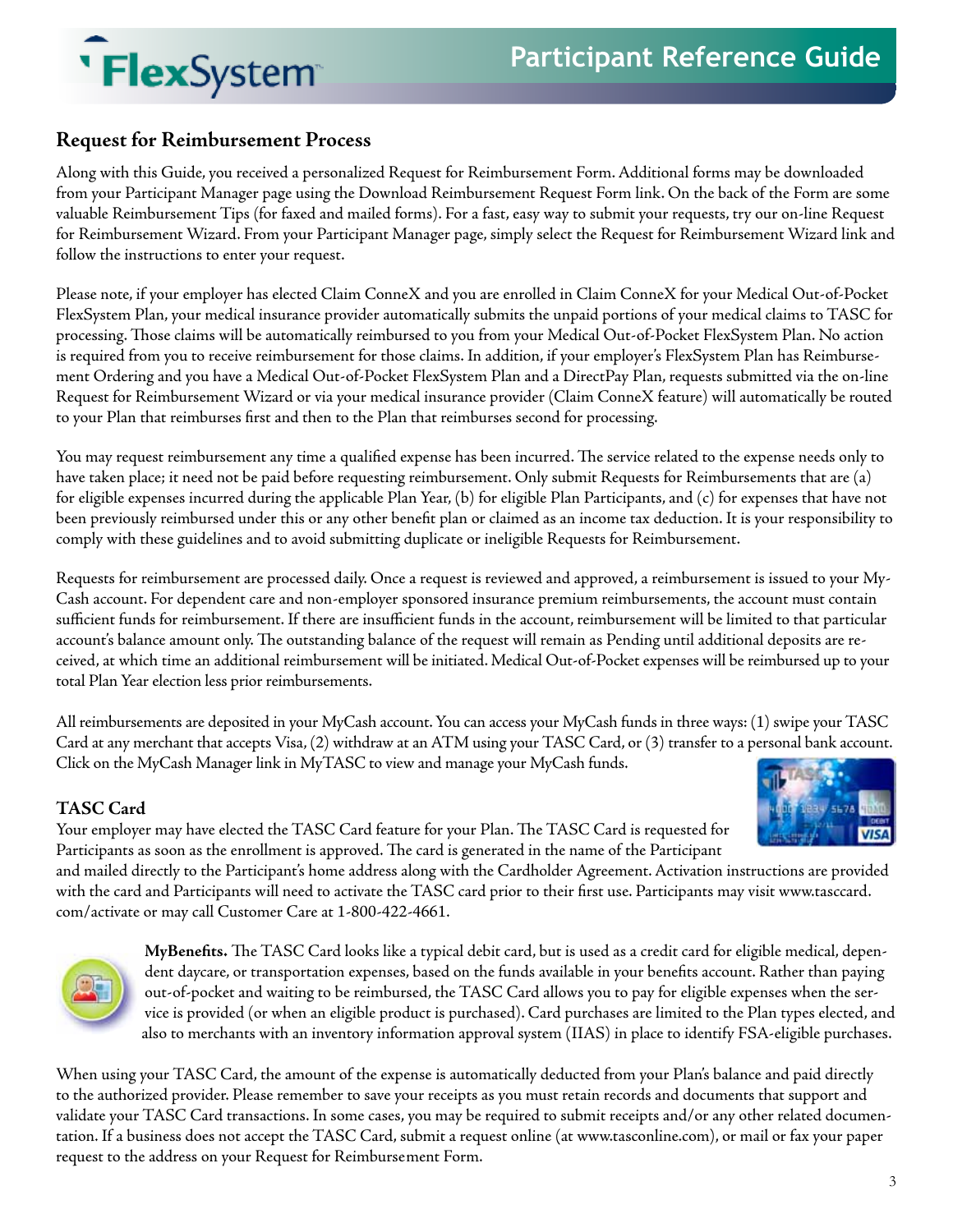# **Participant Reference Guide**

# 'FlexSystem



**MyCash.** The TASC Card is a convenient way to access your MyCash funds (reimbursements)—simply swipe your card at a merchant or ATM. MyCash funds can be spent any way and anywhere Visa debit cards are accepted; purchases are not limited to a merchant or by type of expense. Visit your MyCash Manager (Cardholder Information) within MyTASC (www.tasconline.com) to request a PIN for ATM use.



**MyWay.** With access to two accounts, the TASC Card is more versatile than ever. Use the TASC Card your way! Avoid embarrassing declines; MyCash funds can be used to pay for eligible expenses if no funds are available in your MyBenefits account. Purchase retail and healthcare items together in one transaction—the TASC Card is smart enough to know that eligible expenses are paid from MyBenefits and ineligible expenses are withdrawn from MyCash. Transfer funds at any time in any amount (up to the fund balance). Plus, save money with MyCash; when reimbursements accumulate in the MyCash account, the "special stash" can be used for a vacation or shopping spree.

#### *To learn more about the TASC Card, visit the TASC Card website at www.tasconline.com/tasccard.*

# **TASC Card with exclusive MyCash access**

If your employer has not elected the TASC Card for your benefits Plan and you have not elected direct deposit for your reimbursements, you will receive a special TASC Card with exclusive MyCash access. The card serves as a reimbursement card only. It will not have access to benefits funds. Reimbursements for eligible benefits expenses will be deposited into your MyCash account. You can access your MyCash funds with the swipe of your TASC Card at any merchant that accepts Visa or at an ATM (with a PIN). Or you may visit your MyCash Manager in MyTASC to set up a transfer.

## **Direct Deposit**

To establish direct deposit of your MyCash funds to a personal bank account, visit MyCash Manager (within MyTASC), Schedule a Transfer. Enter your Bank Account information, then set up an Automatic Transfer to occur every time funds enter your MyCash account. With Automatic Transfer (direct deposit), funds are forwarded from your MyCash account to your bank within 48 to 72 hours of a complete submission. Remember to verify receipt of deposits before writing checks against expected payments. TASC is not responsible for any bank fees associated with overdraft charges.

## **On-Line Requests for Reimbursements**

Submitting Requests for Reimbursement on-line is easy! Here are the simple steps you should follow:

- 1. Go to www.tasconline.com, login to access your account, and click 'Request for Reimbursement Wizard.'
- 2. Enter all required information (Service Date, Service Type, Amount Paid, Service Description, Service Provider, etc). Each expense incurred must be submitted individually. Do not combine several expenses into one total.
- 3. Before submitting the request, review your request carefully and correct any errors.
- 4. Be sure to review your contact and direct deposit information to confirm it is correct.
- 5. Remember to submit your receipts! To submit a receipt after submitting your on-line Request for Reimbursement, you may print a Veriflex Coversheet by selecting the Veriflex Coversheet link from your Reimbursements tab. Select the link associated with the appropriate Request ID.
- 6. After printing the VeriFlex Coversheet, assemble your documents. Copy your original receipts to an 8-1/2 x 11 sheet of paper. (Retain originals for your records.) Place the receipts for each expense on the VeriFlex Cover sheet directly behind the Coversheet. If sending multiple Coversheets, each Coversheet must have its receipts placed directly behind the applicable VeriFlex Coversheet. If one receipt covers expenses on multiple VeriFlex Coversheets, make a copy of the receipt to submit behind each VeriFlex

#### **Reimbursement Disbursements**

| UP LOOK - 11 BLOOD TAKE ACARE    | 2019          |                |
|----------------------------------|---------------|----------------|
|                                  |               |                |
|                                  |               |                |
|                                  |               |                |
| or wa ducated racks for \$17.5%. |               |                |
| <b>Data</b>                      | <b>Amount</b> | <b>Detecte</b> |

- Coversheet. Remember to date and sign your forms. Unsigned forms will be declined.
- 7. Fax or mail the Coversheet and receipt(s) to FlexSystem. If faxing, please fax each Coversheet and its receipts separately.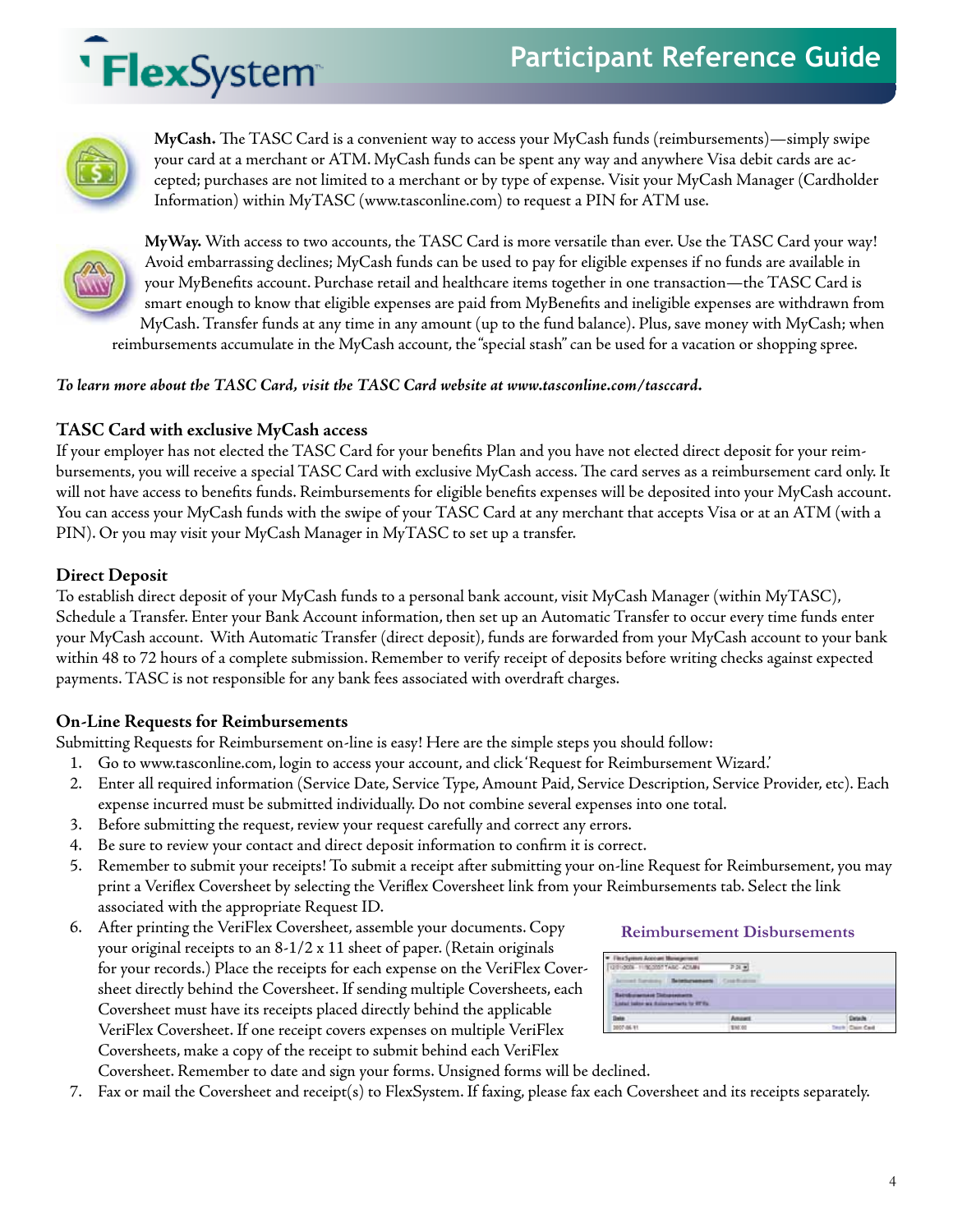

#### **Managing Your Requests**

'FlexSystem

To view your submitted Requests for Reimbursements and payments, click on Account Management from the Participant Manager page. Click on the Reimbursements tab. Payments are in the Reimbursement Disbursements section and show the date payment was initiated, the amount, and how payment was made.

Submitted Requests for Reimbursement are shown in the Submitted RFRs section. Use the Filter by Benefit drop down box to view requests for one specific benefit or to see all requests. This summary table shows the Submitted Date, Request ID, Requested Amount, Benefit type, Veriflex Status, Paid Status, and how the request was received. You may also sort within each column by clicking on the column title.

To see more details, click on the Details link in the 'Request ID' column. This detail link provides you additional information about the individual request, including: Date of Service, Service Type, Service Description, and Provider Name.

#### **MyCash Manager**

To help you manage your MyCash funds, we have created a special website that is available by clicking on the MyCash Manager link in MyTASC at www.tasconline. com. From MyCash Manager, you can view recent activity, update card information, submit an ATM PIN Request, save bank account information, and transfer funds to a personal bank account.

| <b>TIASC</b>                                                                                                    |                                                                                                           |                                                                                                                | <b>Holland</b><br>٠                                                                                                     |  |  |
|-----------------------------------------------------------------------------------------------------------------|-----------------------------------------------------------------------------------------------------------|----------------------------------------------------------------------------------------------------------------|-------------------------------------------------------------------------------------------------------------------------|--|--|
| Walkels  make                                                                                                   |                                                                                                           |                                                                                                                |                                                                                                                         |  |  |
| <b>Recent Activity</b>                                                                                          |                                                                                                           | denuits in home in the contension by a state of the<br>scholarsky work field and process with the columns<br>٠ | and company's price and find the pro-<br>Call Entails Bibox (21.8)<br>ti Standard General Standard<br>Maria 1991        |  |  |
| <b>Good former</b>                                                                                              |                                                                                                           | ۳                                                                                                              |                                                                                                                         |  |  |
| 13.4<br>$-410$<br>$10 - 40 = 140$<br>An Ann Alcha                                                               | prevail to Percent doctors ? The<br>This principal class such and the<br>loand: Flatinities labelessings; | نتقلت اعت<br>to a checker<br>ter.                                                                              | ---<br>--<br>$3 - 104, 38$<br>$\mathbb{R}^2$<br>$1 - 24 - 24$<br><b>BRIGHT</b><br>in take sale.<br><b>BACK ALL</b><br>- |  |  |
| distant distances in<br>the property of the control of                                                          |                                                                                                           |                                                                                                                |                                                                                                                         |  |  |
| TOTAL ADMINISTRATIVE MEVACEL, INC.<br>and development and business televisioning<br>Microbiano (Missoul co.) In |                                                                                                           |                                                                                                                |                                                                                                                         |  |  |

#### **Change of Elections**

You may change your election during the Plan Year only under certain circumstances and only within 30 days of the qualifying event. For example, if you get married or divorced, have a child, or experience a change in work status, you may be able to make a change of elections. (See your employer for a complete list of circumstances and the appropriate form to use.)

#### **Plan Year End**

Typically there is a transitional period at the end of your Plan Year during which time you may be able to incur and/or submit expenses. Check with your employer for complete details on your Plan. The Plan Year is officially closed following a transitional period at the end of the Plan Year, or sooner if directed by your employer. Once closed, any unused funds are returned to your employer.

Near the end of the Plan Year, you will have the opportunity to re-enroll in your Flex Plan. Please check with your employer on your specific re-enrollment procedure.